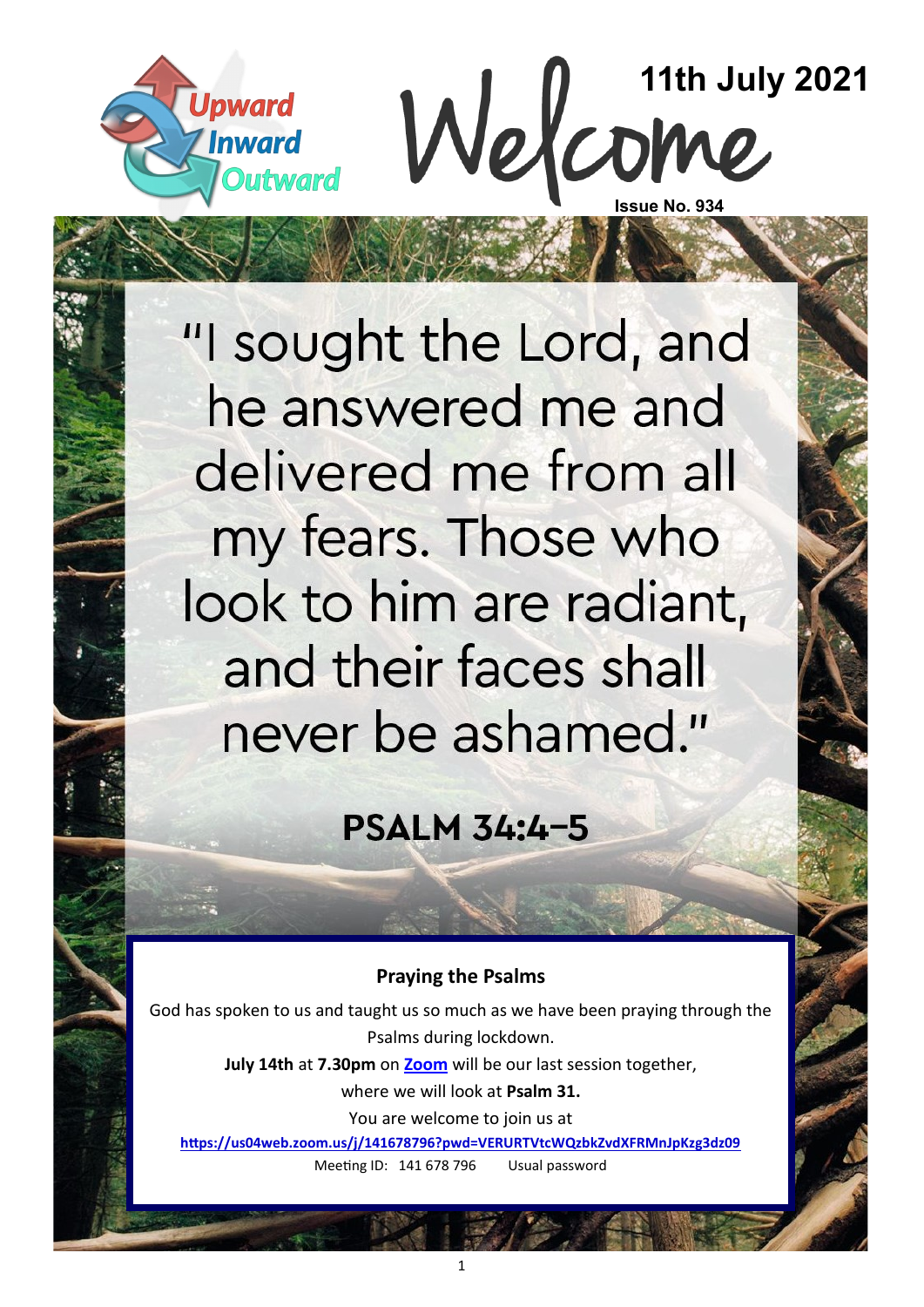# **YOU TUBE SUNDAY SERVICE STREAMING LINK YOU TUBE SUNDAY SERVICE STREAMING LINK**

**[https://www.youtube.com/channel/UCqTPdwPeUXD1TIFuG76xLfg](https://nam12.safelinks.protection.outlook.com/?url=https%3A%2F%2Fwww.youtube.com%2Fchannel%2FUCqTPdwPeUXD1TIFuG76xLfg&data=04%7C01%7C%7C98819de32b254e54143f08d89b609eed%7C84df9e7fe9f640afb435aaaaaaaaaaaa%7C1%7C0%7C637430186562964999%7CUnknown%7CTWFpbGZsb3d8e) <https://www.youtube.com/channel/UCqTPdwPeUXD1TIFuG76xLfg>**

### **SERVICES**

## SUNDAYS:

**8.00am BCP Communion—side chapel 10.00am**

**Face-to-face service at St Paul's** 

**10.30am**

**Our main gathering together – geared to [FaceBook](https://www.facebook.com/emmanuelwithstpauls/) and [YouTube—](https://www.youtube.com/channel/UCqTPdwPeUXD1TIFuG76xLfg)but you are also very welcome to attend in church**

**9.00pm**

**A short service of [Compline](https://www.emmanuelplymouth.co.uk/Publisher/File.aspx?ID=259665) on [Facebook](https://www.facebook.com/emmanuelwithstpauls/)**

## ALL OTHER DAYS:

**9.00am Monday – Saturday**,

**Morning prayers on [Facebook](https://www.facebook.com/emmanuelwithstpauls/)**

**10.30am Wednesday**

**10.30 Short agape service on [Zoom](https://us02web.zoom.us/j/87669471222?pwd=amNNVGJ4QmtIeFhlTlFmRTRTV29ndz09)**

**You can also attend in church**

**9.00pm Every day,**

**A short service of [Compline](https://www.emmanuelplymouth.co.uk/Publisher/File.aspx?ID=259665) on [Facebook](https://www.facebook.com/emmanuelwithstpauls/)**

#### **AND NOW FOR SOMETHING COMPLETELY DIFFERENT**

Those on the mailing list will have received a four page puzzle / randomness / trivia / brain teaser sheet over recent weeks. If are not on the mailing list but fancy something a bit different, something different to read or do, please help yourself to the spares etc on the bench in the annexe foyer.

They are free of charge but any donations can go in the magazine slot of the bookstall.

### **[PARISH MAGAZINE](https://www.emmanuelplymouth.co.uk/Publisher/File.aspx?ID=289560)**

The July/August magazine is now available - online and once again on paper in church. Among the things you will find there this time: a mystery bird (p23, and I now know the answer!) Fish and chips, and cake! Testimony, tributes and awards. And much, much more!!

## **TEA BREAK PICNIC**

Friday 18th July. Church Grounds *Booking is essential* please, to Peter Terrell or Richard Berry,

We are scheduled to resume meetings (2pm to 4pm.) in the Hall on Friday 23rd July, still to be confirmed. Bookings for the initial halls meetings are also requested.

YOUR HELP. With the resumption of physical meetings, Members, still reluctant to travel by bus, are in need of a lift to meetings. We are keen to establish a TEA-BREAK transport rota to meet this need. If you are willing to volunteer to drive members to Emmanuel, and back home afterwards, even occasionally, please discuss your offer with Richard. It would be most appreciated. (Rota Drivers do not NEED to STAY for meetings, but are welcome to do so, if they wish.)

**WEEKLY PRAYER ROOM [7.30pm Wednesdays / ZOOM ID: 141 678 796 / Usual password](https://us04web.zoom.us/j/141678796?pwd=VERURTVtcWQzbkZvdXFRMnJpKzg3dz09)**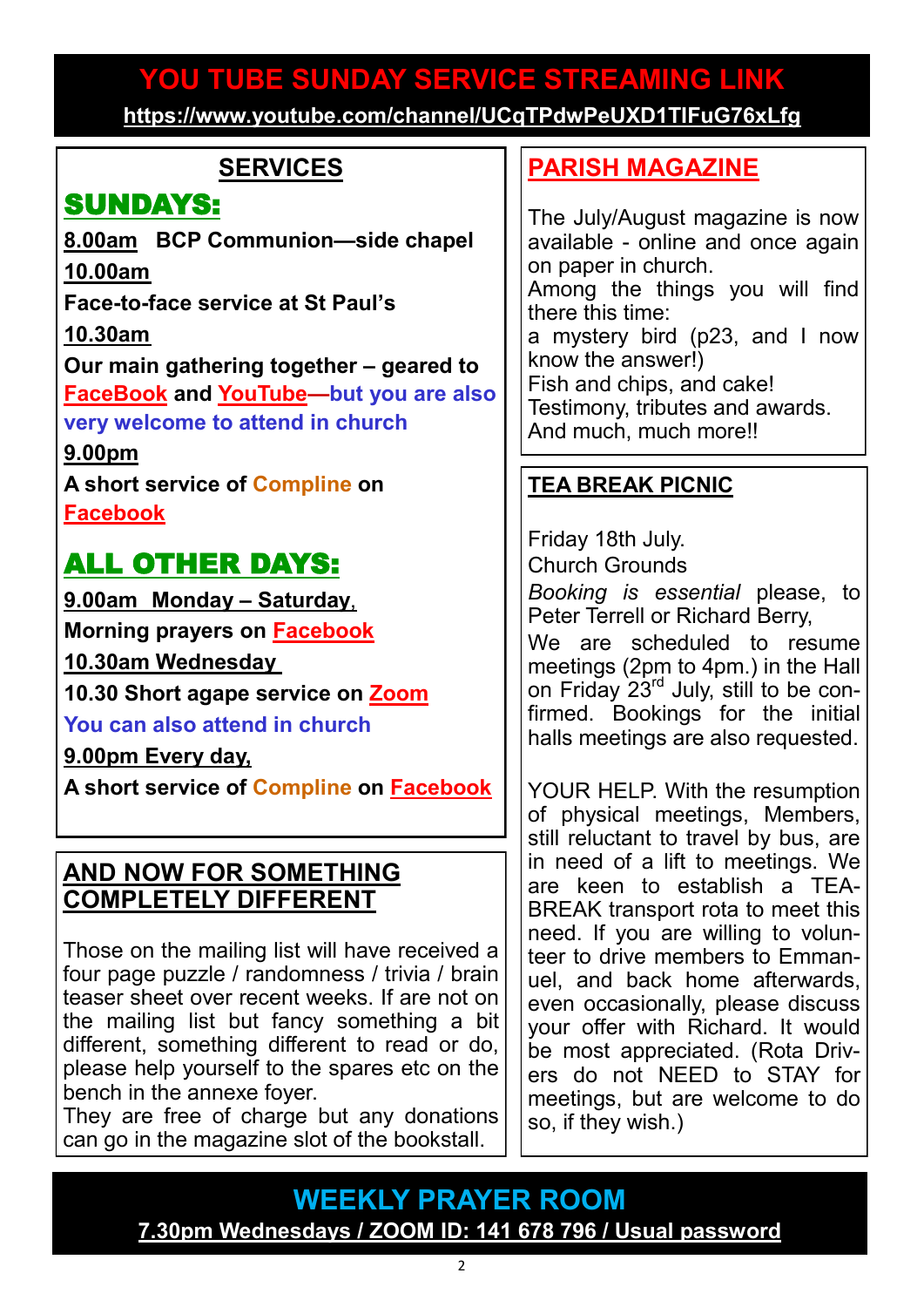## **MAGAZINE LINK**

**<https://www.emmanuelplymouth.co.uk/Publisher/File.aspx?ID=289560>**

#### **MISSIONS**

Here is your chance to have a say about which Missions Emmanuel will choose to support in the future. Please read Sally's article (page 41) in the magazine**, on the link above** (papers copies available in church) and make your choice or go to: **[https://emmanuelplymouth.co.uk/mission](https://emmanuelplymouth.co.uk/Articles/611344/Potential_Partners.aspx)** to make your suggestion online.

**Support the Mission of the Month – [The Bible Project](https://bibleproject.com/)**

A Christian charity that produces high quality online videos and animations for Bible Study based on sound doctrine and recommended by Rev Karl They say, *"Our mission is to help people experience the Bible as a unified story that leads to Jesus".*

If you would like to give an outright donation and add gift aid, please contact Dominie Burns

Or buy a delicious homemade cake or preserve, all proceeds to

**[The Bible Project.](https://bibleproject.com/)**

Here is what is on offer this week: -

**CAKES –** *bakers are eager to offer you their wares – don't be shy.* 

**Banana Bread** contact Mary Orchard 01752 668564 **Classic Victoria Sandwich and/or Ginger Cake** Linda Wheeler 01752 227003 \* **Chocolate Devil's cake** contact Rosemary and Chris Tremaine 01752 263217 **Flapjacks** contact Anne Tillett 07717 378474

**Fruit cake, Chocolate cake**, contact Aileen Nuttall 01752 224400

**Lemon Drizzle Cake** contact Dominie Burns 01752 665446

**Teabread** contact Dominie Burns 01752 665446\*

**Iced carrot cake traybake, 6, 12 or 24 slices**, Linda Wheeler 01752 227003 **Walnut and Banana Loaf with frosted Icing** Janet Asman 01752 771067 **PRESERVES**

**Marmalade, jam or chutney** contact Dominie Burns 01752 665446 **Crab Apple Jelly** contact Aileen Nuttall 01752 224400 *\*Sheila Tigwell and Ginnie Serpell are both recovering from illness, so Linda and Dominie are filling in for them temporarily.* 

Please ring the donor to order and arrange collection or delivery and give them your donation

Any queries: Linda Wheeler 01752 227003 or Dominie Burns 01752 665446

**Thank you for all your support for the Mission of the Month.**

**May** £2003 for Christian Aid **June** £ 853.25 for Sahodar outreach to Nepal

**WEBSITE LINK** 

**<https://www.emmanuelplymouth.co.uk/>**